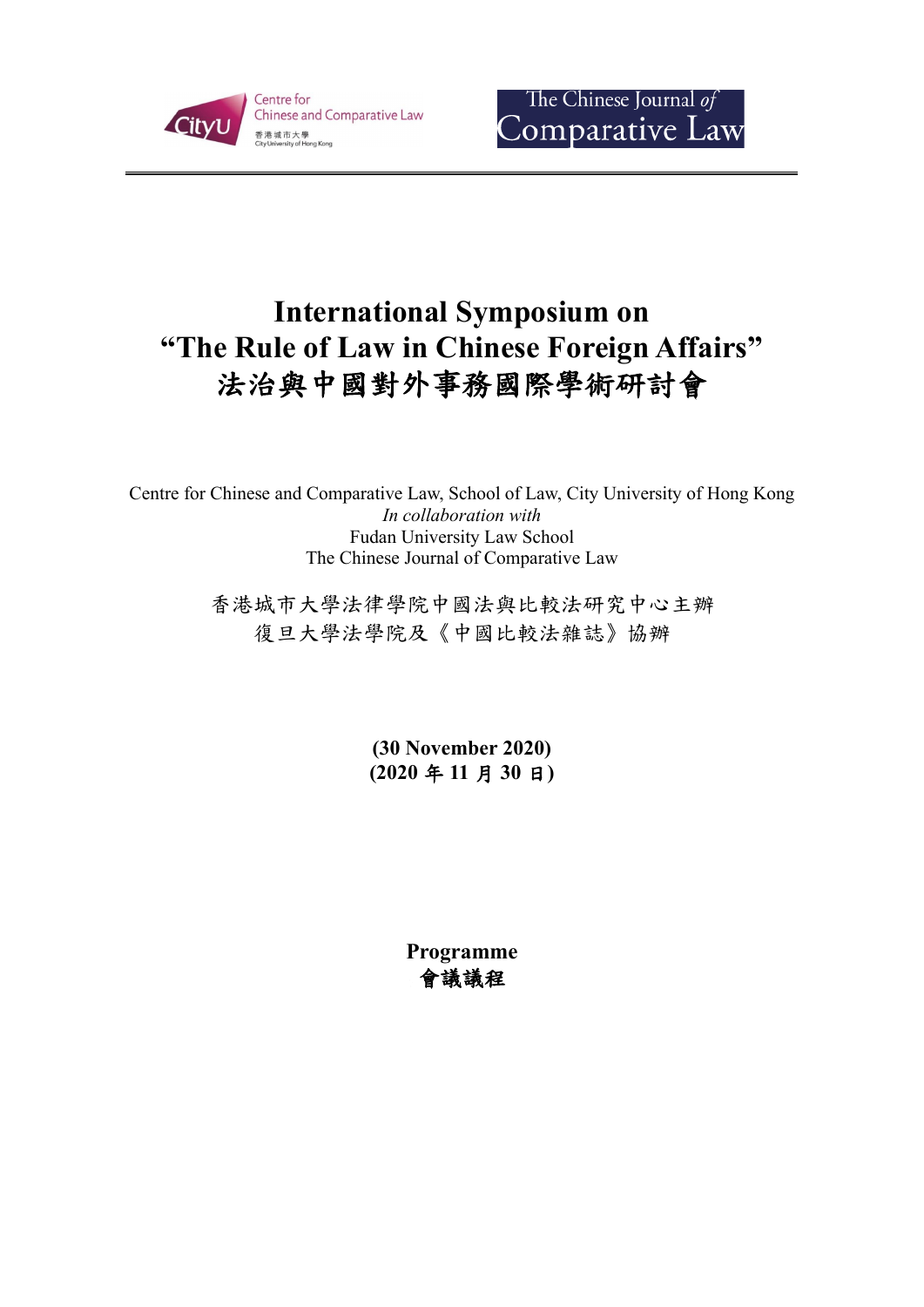# **Opening Speech** 開幕辭

09:00 – 09:15 Jiangyu WANG (*Professor & Director of Centre for Chinese and Comparative Law, School of Law, City University of Hong Kong*) 王江雨 (香港城市大學法律學院教授、中國法與比較法研究中心主任)

> Congyan CAI (*Professor, Fudan University Law School & Xiamen University Law School*) 蔡從燕 (復旦大學法學院及廈門大學法學院教授)

### **Panel 1: Extraterritoriality and Immunity in Chinese law** 第一節**:** 中國法之下的域外適用及豁免問題

Moderator: Tao DU (*Professor, School of International Law, East China University of Political Science and Law*) 主持: 杜濤 (華東政法大學國際法學院教授)

09:15 – 09:30 **Extraterritoriality of Chinese Law: Myths, Realities and the Future** 中國法的域外適用:迷思、現實與未來 Zhengxin HUO (*Professor, School of International Law, China University of Political Science and Law*) & Man YIP (*Associate Professor, Singapore Management University School of Law*) 霍政欣 (中國政法大學國際法學院教授)、葉曼 (新加坡管理大學法學院副教 授) 09:30 – 09:45 **Comment** Discussant: Massimo LANDO (*Assistant Professor, School of Law, City* 

*University of Hong Kong*) 點評人: Massimo LANDO (香港城市大學法律學院助理教授)

- 09:45 10:00 **Flexible State Immunity in Transition: China's Interest and Institutional Predicament** 轉型中的靈活國家豁免:中國的利益與制度困境 Peng WANG (*Associate Professor, Xi'an Jiaotong University School of Law*) 王鵬 (西安交通大學法學院副教授)
- 10:00 10:15 **Comment** Discussant: Mandy Meng FANG (*Assistant Professor, School of Law, City University of Hong Kong*) 點評人: 方萌 (香港城市大學法律學院助理教授)
- 10:15-10:30 **The Extraterritoriality of the Chinese Law and Its Application: The Role of**

#### **the Executive Branch** 中國法的域外效力及其適用**:** 行政機關的作用 Shiping LIAO (*Professor, Beijing Normal University School of Law*) 廖詩評 (北京師範大學法學院教授)

#### 10:30 – 10:45 **Comment**

Discussant: Stephenson Pok Yin CHOW (*Assistant Professor, School of Law, City University of Hong Kong*) 點評人: 周博研 (香港城市大學法律學院助理教授)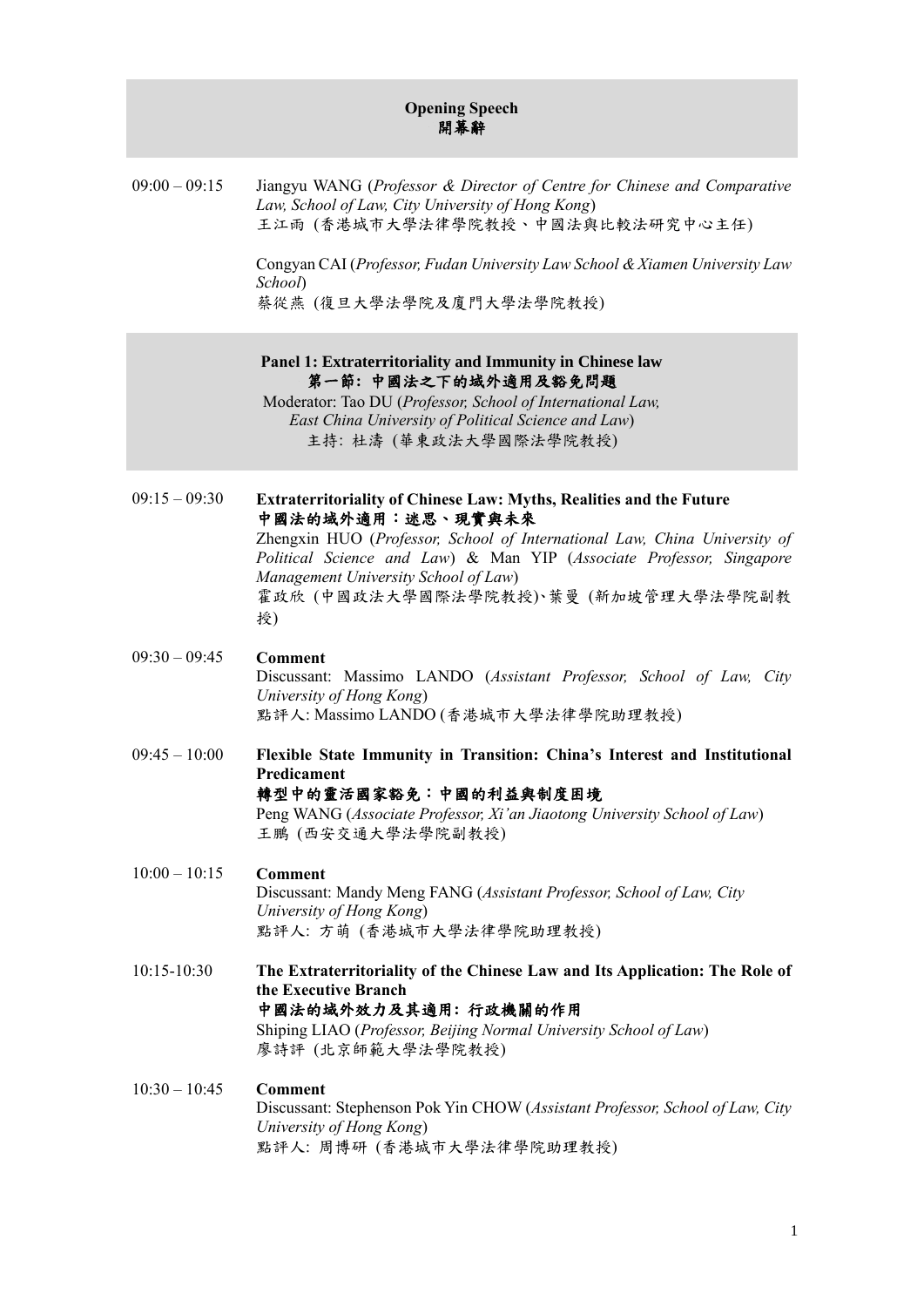$10:45 - 10:55$  Break 小休

#### **Panel 2: International Law and Domestic Law** 第二節**:** 國際法與中國國內法

Moderator: Shiping LIAO (*Professor, Beijing Normal University School of Law*) 主持: 廖詩評 (北京師範大學法學院教授)

10:55 – 11:10 **International Law as External Public Law: Empire and Domestication of International Law** 作爲域外公法的國際法:帝國與國際法的國內化 Yifeng CHEN (*Associate Professor, Peking University Law School*) 陳一峰 (北京大學法學院副教授)

11:10 – 11:25 **Comment** Discussant: Jiangyu WANG (*Professor & Director of Centre for Chinese and Comparative Law, School of Law, City University of Hong Kong*) 點評人: 王江雨 (香港城市大學法律學院教授、中國法與比較法研究中心主 任)

11:25 – 11:40 **China and Constitutionalizing Process in International Law** 中國與國際法的憲法化進程 Björn AHL (*Professor and Chair of Chinese Legal Culture, University of Cologne*)

伯陽 (德國科隆大學中國法律文化講席教授)

- 11:40 11:55 **Comment** Discussant: Michael TSIMPLIS (*Professor, School of Law, City University of Hong Kong*) 點評人: Michael TSIMPLIS (香港城市大學法律學院教授)
- 11:55 12:10 **The Genesis of Chinese Foreign Relations Law: Internationalism and the Beforelife of Republic of China Constitution** 中國對外關係法的民國憲法起源考 Yang LIU (*Assistant Professor, Renmin University of China Law School*)

劉洋 (中國人民大學法學院助理教授)

- 12:10 12:25 **Comment** Discussant: Peter Shucheng WANG (*Associate Professor, School of Law, City University of Hong Kong*) 點評人: 王書成 (香港城市大學法律學院副教授)
- 12:25 12:40 **The Making of Treaties Under Chinese Law: Gaps Between the Law and**

#### **Practice**

# 中國法下條約的締結:適用法與實踐的差異

Chaoyi JIANG (*Postdoctoral Teaching Fellow, Fudan University Law School* ) 蔣超翊 (復旦大學法學院師資博士後)

12:40 – 12:55 **Comment**

Discussant: Jiangyu WANG (*Professor & Director of Centre for Chinese and Comparative Law, School of Law, City University of Hong Kong*) 點評人: 王江雨 (香港城市大學法律學院教授、中國法與比較法研究中心主 任)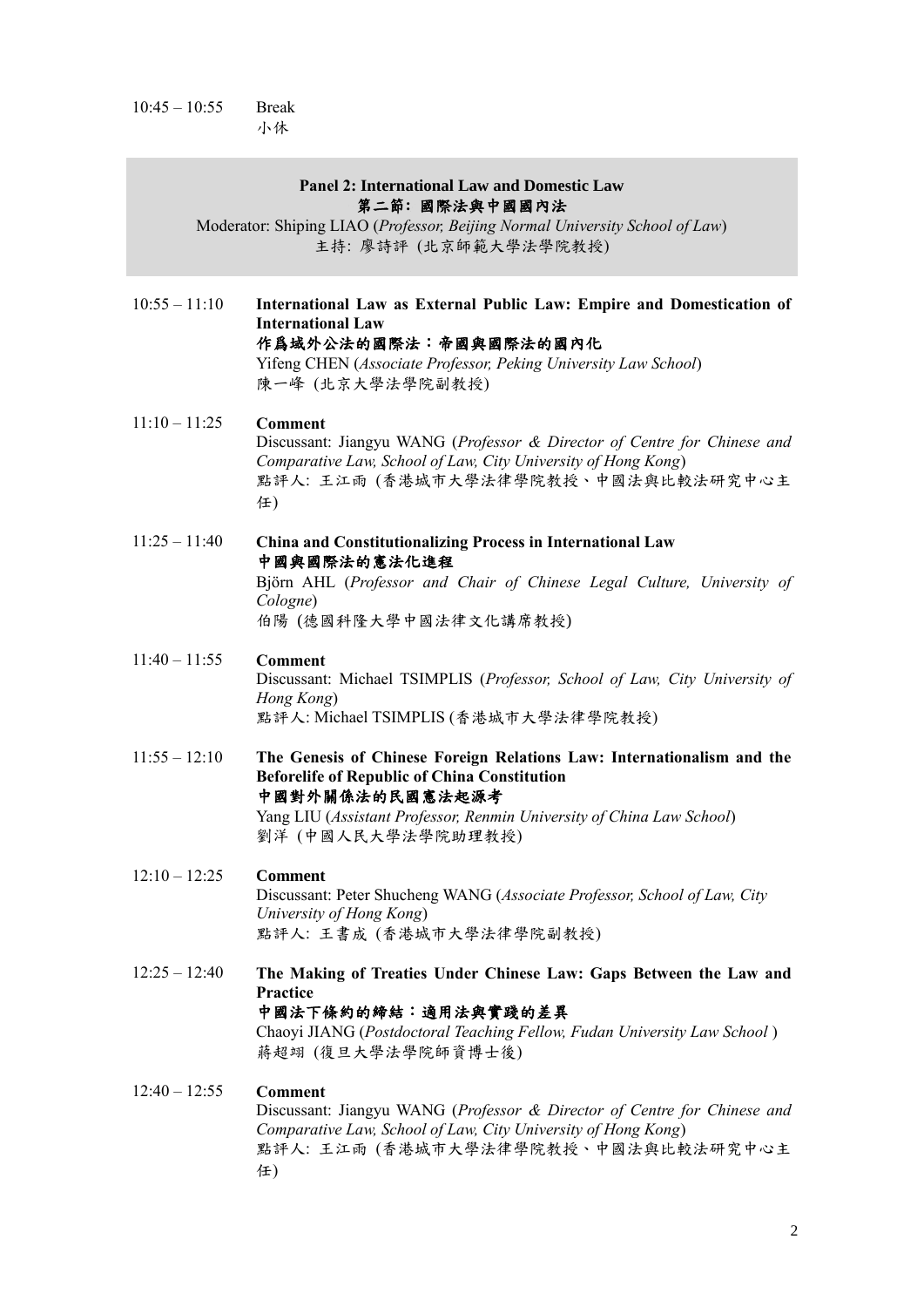#### 12:55 – 14:30 Lunch 午餐時間

#### **Panel 3: Rule of Law and China's Foreign Policy** 第三節**:** 法治與中國對外政策

Moderator: Zhengxin HUO (*Professor, School of International Law, China University of Political Science and Law*) 主持: 霍政欣 (中國政法大學國際法學院教授)

# 14:30 – 14:45 **An Analysis of Chinese Civil Code: Local Knowledge or a Global Public Good**?

#### 中國民法典探析:本土知識抑或全球公共産品?

Tao DU (*Professor, School of International Law, East China University of Political Science and Law*) & Xiuyan FEI (*Lecturer, Institute of BRICS Legal Studies, East China University of Political Science and Law*) 杜濤 (華東政法大學國際法學院教授)、費秀艶 (華東政法大學金磚國家研究 院助理教授)

#### 15:15 – 15:30 **Comment** Discussant: Fozia Nazir LONE (*Associate Professor, School of Law, City University of Hong Kong*) 點評人: 霍詩婭 (香港城市大學法律學院副教授)

#### 14:45 – 15:00 **Comment** Discussant: Qiao LIU (*Professor, School of Law, City University of Hong Kong*) 點評人: 劉橋 (香港城市大學法律學院教授)

15:00 – 15:15 **Transparency and Transparency-Related Litigations in Chinese Foreign Affairs**

#### 中國對外關係中的透明度及相關訴訟

Congyan CAI (*Professor, Fudan University Law School & Xiamen University Law School*) & Yifei WANG (*PhD Candidate, Xiamen University Law School*) 蔡從燕 (復旦大學法學院及廈門大學法學院教授)、王一斐 (廈門大學法學院 博士生)

15:30 – 15:45 **China's Emerging Unilateral Sanctions: Heading Towards Rule of Law?** 形成中的中國單邊制裁:邁向法治? Wenjie YU (*Associate Professor, Law School, Southeast University*) 于文婕 (東南大學法學院副教授)

#### 15:45 – 16:00 **Comment**

Discussant: Jiangyu WANG (*Professor & Director of Centre for Chinese and* 

*Comparative Law, School of Law, City University of Hong Kong*) 點評人: 王江雨教授 (香港城市大學法律學院教授、中國法與比較法研究中 心主任)

16:00 – 16:15 **The Law of Defense Mobilization in China and Its Connection with** *Jus Ad Bellum* **and** *Jus In Bello* 中國國防動員法及其與訴諸戰爭權和戰時法的聯繫 Xinyu LENG (*Associate Professor, School of International Law, China University* 

*of Political Science and Law*) 冷新宇 (中國政法大學國際法學院副教授)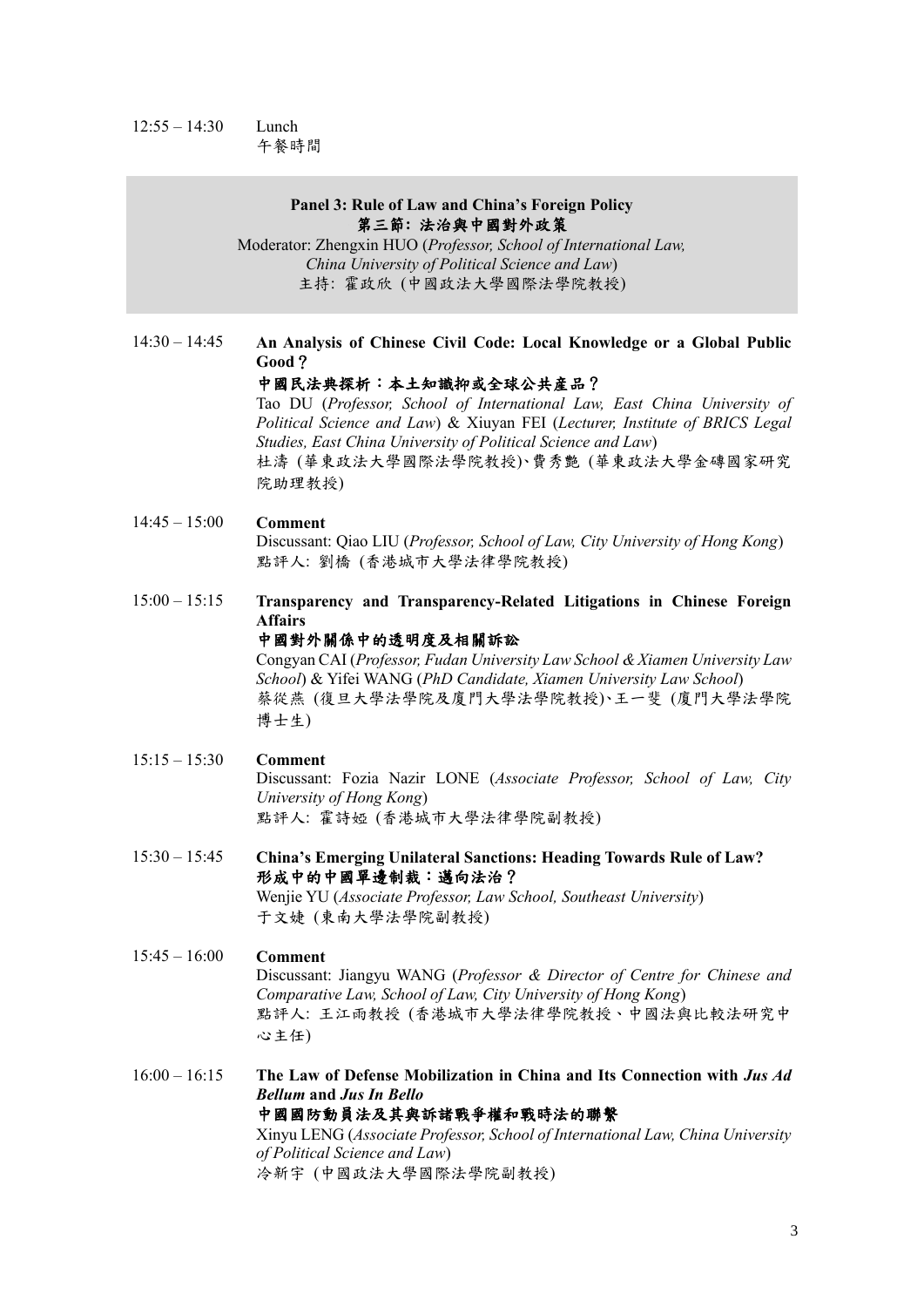### 16:15 – 16:30 **Comment** Discussant: Tianxiang HE (*Assistant Professor, School of Law, City University of Hong Kong*) 點評人: 何天翔 (香港城市大學法律學院助理教授)

# **Closing Speech** 閉幕辭

16:30 – 16:45 Congyan CAI (*Professor, Fudan University Law School & Xiamen University Law School*) 蔡從燕 (復旦大學法學院及廈門大學法學院教授)

> Jiangyu WANG (*Professor & Director of Centre for Chinese and Comparative Law, School of Law, City University of Hong Kong*) 王江雨教授 (香港城市大學法律學院教授、中國法與比較法研究中心主任)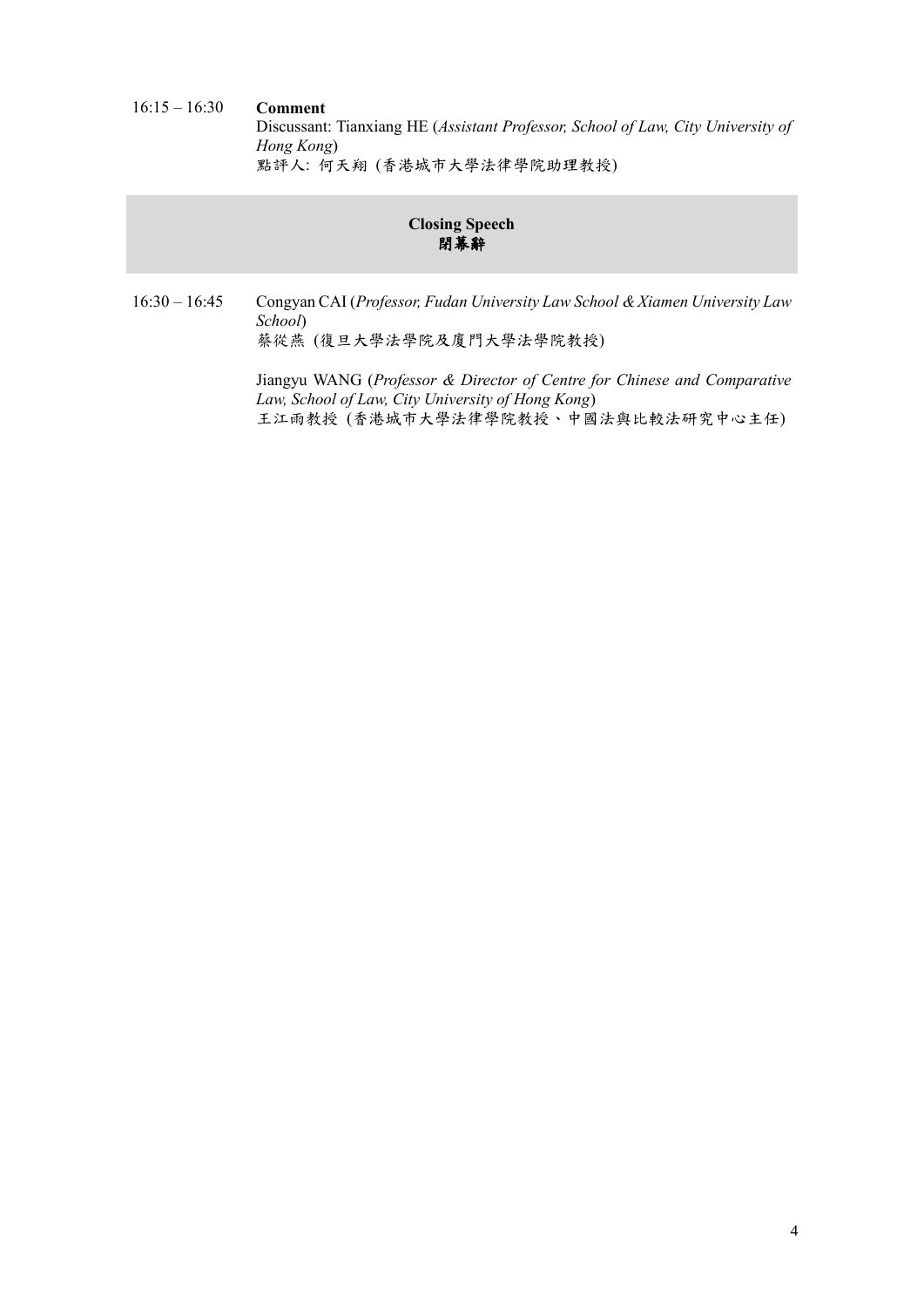# **Bios of Speakers & Discussants**

(According to Alphabetical Order)

**Björn AHL** is Professor and Chair of Chinese Legal Culture at the University of Cologne. His research in Chinese law focuses on constitutional development, in particular on judicial reforms and rights litigation. Chinese practice of public international law, comparative law, legal transfers, and legal culture, which are related to Greater China and Chinese legal development are further areas of his research. He is President of the European China Law Studies Association. He received a Ph.D. in Law from Heidelberg University and studied law and Chinese language at the University of Heidelberg and the University of Nanjing.

**Congyan CAI** is a Professor of International Law at Fudan University Law School and Honorary Professor of East China University of Political Science and Law (ECUPL) based in Shanghai, China. Professor Cai's academic interests include international legal theory, foreign relations law, international investment law, and Chinese international legal policies and practice.

**Yifeng CHEN** is an Associate Professor of Law at Peking University Law School. His fields of interest include history and theory of international law, international organizations, global governance and international labour law.

**Stephenson Pok Yin CHOW** is Assistant Professor of the School of Law of City University of Hong Kong. Through a mix of doctrinal legal research and interdisciplinary methods, Dr. Chow's research explores new contours in international law and international human rights law that seek to make possible the accommodation of diversity in an increasingly globalized world. His research on international law addresses third-party standing, the uses of treaty reservations, and the law on ethnic conflicts, while his work on human rights law touches upon themes such as cultural rights and multiculturalism, discrimination, and the rights of persons with disabilities. He published extensively in leading journals in both UK and US, such as the International and Comparative Law Quarterly (ICLQ), Human Rights Law Review, Texas International Law Journal and Georgetown Journal of International Law. His work was cited by international agencies and human rights bodies including the European Parliament and the Equality and Human Rights Commission (UK). In 2017, he was awarded the ICLQ's Young Scholar Prize.

**Tao DU** is Professor and Secretary-General at the International Law School of the East China University of Political Science and Law (ECUPL), Executive Vice President of the Institute of BRICS Legal Studies, Deputy Director of the ECUPL Center for Proof of Foreign Law, Standing Director at the China Society of Private International Law, member of the International Academy of Comparative Law, and arbitrator registered under several arbitral institutions. Professor Du was a visiting scholar at the University of Trier (April 2001 - March 2002) under the Joint Sino-German Doctoral Scholarship Program and at the Max Planck Institute for Comparative and International Private Law (April 2008 - August 2009) supported by Alexander von Humboldt Foundation. His research interests include private international law, international economic law, and comparative law, with publications around 10 monographs such as Economic Sanctions in International Law, and 60 papers and translated works.

**Mandy Meng FANG** joined City University of Hong Kong, School of Law as Assistant Professor in July 2020. Dr. Fang held post-doctoral fellowships at Chinese University of Hong Kong (CUHK) and National University of Singapore. She obtained her PhD from CUHK, her LLM from University College London and Bachelor of Management and Bachelor of Laws degrees from Chongqing University. Her research interests include international economic law, World Trade Organization Law, climate change governance, energy law and international environmental law. She is currently working on the legal issues relating to China's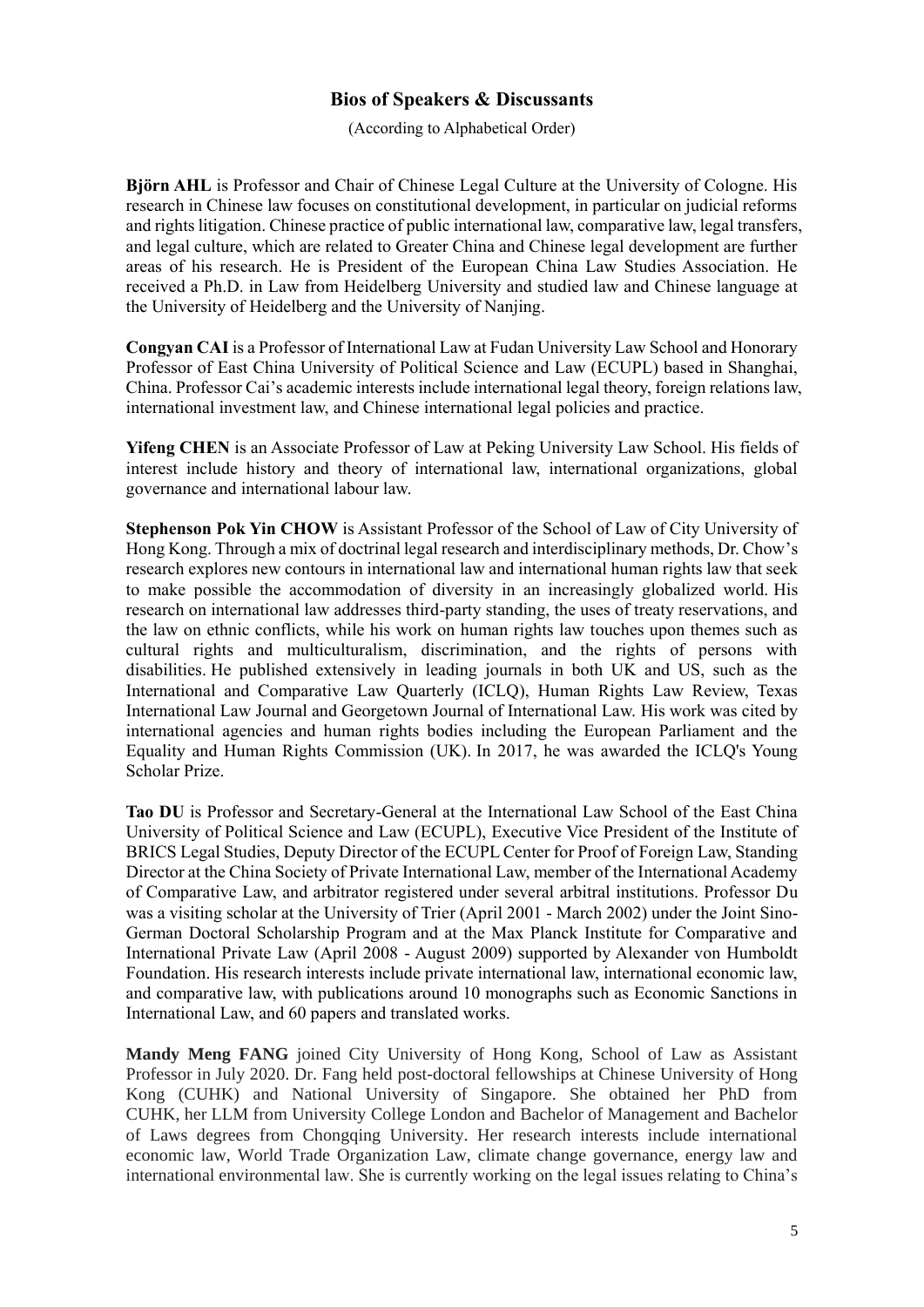natural gas sector reform and the trade-related issues relating to renewable energy development and the transition to a low carbon economy. Her research appears in peer-reviewed journals such as *Journal of World Trade*, *Journal of World Investment and Trade*, *Chinese Journal of Environmental Law* and *Climate Law*. Her work also appears in edited collections published by Cambridge University Press, Routledge and Springer.

**Xiuyan FEI** is a lecturer at the Institute of BRICS Legal Studies of the East China University of Political Science and Law (ECUPL) in Shanghai, China. Her research interests include international economic law, commercial arbitration, and investment arbitration. Xiuyan obtained her PhD in law from the University College Dublin with full scholarship under the National Scholarship Fund of China in 2015 and was sitting doctoral researcher at the New York University School of Law (2011-2012). Xiuyan has published papers in both English and Chinese journals such as the Chinese Economy, Journal of the Indian Law Institute and Chinese Yearbook of International Law.

**Tianxiang HE** (China P. R. 1984) is Assistant Professor at the School of Law, City University of Hong Kong. Dr. He holds an LL.B. degree (Huaqiao University, China, 2007) and a Master degree in International Law (Jinan University, China, 2009). Dr. He received his degree of Ph.D. in IP law at Maastricht University (the Netherlands, 2016), where he was Researcher at the Department of International and European Law, and Ph.D. Fellow at Institute for Globalization and International Regulation (IGIR), and another Ph.D. degree in Criminal Law at Renmin University of China (2017).

From August 2012 to July 2013, Dr. He worked in the Research Center for the Legal Systems of Intellectual Property of Waseda University in Tokyo, Japan as a visiting researcher. In Europe, the Ius Commune Research School conferred to him an Honorable Mention in the Ius Commune Prize 2014 [\(http://www.iuscommune.eu/html/prize/jury/2014.pdf\)](http://www.iuscommune.eu/html/prize/jury/2014.pdf). As of 1st August 2016, Dr. He is working as Assistant Professor in School of Law, City University of Hong Kong. Dr. He is also acting as an Associate Member of IGIR, Maastricht University. Dr. He is the author of the book *Copyright and Fan Productivity in China: A Cross-jurisdictional Perspective.* Dr. He's articles appeared in top journals such as *American Journal of Comparative Law*, *Queen Mary Journal of Intellectual Property*, *Journal of the Copyright Society of the U.S.A*., *Computer Law & Security Review*, *The University of Illinois Journal of Law, Technology & Policy* and *Asia Pacific Law Review*. Dr. He is currently on the editorial board of the *Chinese Journal of Comparative Law (CJCL)* published by Oxford University Press.

**Zhengxin HUO** is a Professor of Law at China University of Political Science and Law (CUPL). Professor HUO's principal areas of teaching and research include private international law, international law, comparative law, and culture property law.

**Chaoyi JIANG** is a postdoctoral teaching fellow at Fudan University Law School. Her academic interests focus on interdisciplinary studies of international law and international relations, foreign relations law, international trade law, climate change, the law of armed conflict, and China's practice and policy in international law.

**Massimo LANDO** joined the School of Law as Assistant Professor in August 2020. His

academic research is in general international law, with a special focus on the law of the sea and the settlement of international disputes by judicial process. Prior to joining the School of Law, he served as Associate Legal Officer at the International Court of Justice, working in the chambers of Judge Dalveer Bhandari and Judge *ad hoc* Charles N. Brower (March 2017–July 2020). He previously interned at the International Tribunal for the Law of the Sea (July 2014– September 2014). Massimo completed his PhD at the University of Cambridge (November 2017), writing a thesis on the establishment of maritime boundaries under international law. Prior to his PhD, Massimo obtained a Master of Laws (LLM) from the University of Cambridge (June 2014). He is trained in both civil law and common law, having obtained a Bachelor of Laws (LLB) from the University of Milan (June 2013) and a Graduate Diploma in Law (GDL) from the University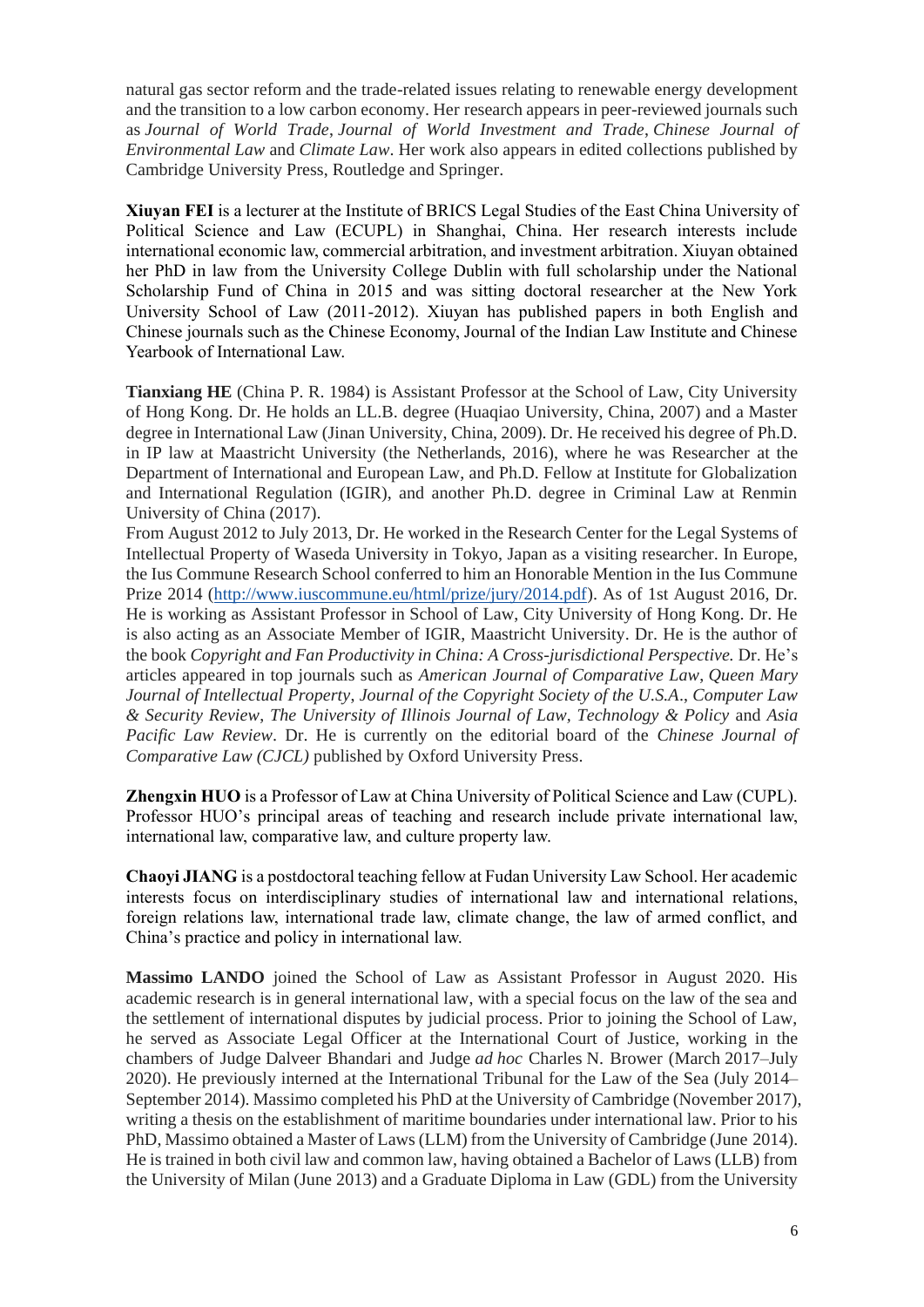of Law (June 2018). He will be called to the Bar of England and Wales in 2021 (Gray's Inn). Massimo welcomes supervising research students within his areas of research.

**Xinyu LENG** is an Associate Professor at School of Law, China University of Political Science and Law. He holds a Ph.D in International Law and has research interests mainly in the fields of International Criminal Law and International Humanitarian Law (IHL). Currently, He is leading a project on Lethal Autonomous Weapon System and its impact on arms control and IHL.

**Shiping LIAO** a Professor of Law at Beijing Normal University, focusing on several aspects of international dispute settlement, international trade law, international investment law, the law of treaties, the law of the sea, international criminal law, and international humanitarian law.

**Qiao LIU** is Professor at the City University of Hong Kong School of Law. His previous posts include Associate Professor at the TC Beirne School of Law, University of Queensland (Australia); Lee Ka Shing Visiting Professor at McGill University Faculty of Law; specially appointed Tengfei Adjunct Professor at Xi'an Jiaotong University School of Law (China). Professor Liu is an Honorary Professor at the TC Beirne School of Law, University of Queensland (Australia) and holds a Visiting Professorship at Xiamen University School of Law (China). Professor Liu teaches and researches in a wide range of business-related common law and Chinese law topics including contract, commercial law, unjust enrichment, international commercial law (sale of goods, transfer of funds etc), financial transactions, with a particular interest in comparative study of Chinese and Anglo-Australian private law. He has published widely in the above areas, including over 50 books and articles. His articles have appeared in leading journals including the Modern Law Review, American Journal of Comparative Law and the Cambridge Law Journal. His book entitled 'Anticipatory Breach' (Hart Publishing Oxford 2011) is regarded by epic common law courts and top scholars as a leading monograph on an important topic of English contract law. He also co-authored a contract textbook with Professor Ewan McKendrick of the University of Oxford (Contract Law Australian Edition, Palgrave Macmillan 2015) and translated Peter Birks' seminal book 'Unjust Enrichment' (2nd edn OUP 2005) into Chinese (Tsinghua University Press, 2012). Professor Liu's works have been cited by epic common law courts including the Singapore Court of Appeal and the New Zealand Court of Appeal as well as by the English High Court and to the House of Lords. Professor Liu has been a Founding Deputy Editor-in-Chief for the Chinese Journal of Comparative Law (OUP) since 2013 and has served as its Editor-in-Chief since late 2017. He is presently Joint Editor-in-Chief of the Journal. He is also a Foreign-related Commercial and Maritime Adjudication Expert at the Supreme People's Court in Beijing and a United Nations Commission on International Trade Law expert for updating the UNCITRAL Digest of Case Law on the CISG. Professor Liu has won highly prestigious and fiercely competitive grants in Australia, China and elsewhere, including the Australian Research Council Discovery Early Career Researcher Award fellowship (as the only awardee in the discipline of law) in 2015 and the Chinese State Social Science Fund Project in 2011. He has served as expert witness in both Australia and greater China in a number of international commercial cases.

**Yang LIU** is an Assistant Professor of Law at Renmin University of China. He works on the history of foreign relations law, international law, and international relations.

**Fozia Nazir LONE** has been teaching in JD, LLM, LLB programs (including servicing courses) at the School of Law of City University of Hong Kong since 2009. Prior to joining CityU, she obtained her LLM and doctoral degrees from the University of Aberdeen, Scotland (UK), where she was also Tutor in Public International Law. She has published extensively in peer-reviewed journals including the Emory International Law Review, the Journal of Water Law, Max Planck Yearbook of United Nations Law, Chinese Journal of International Law, Vienna Journal on International Constitutional Law, Asia Pacific Law Review, as some examples. She has also published research monograph and books. Dr Lone has received research grants from the University Grants Committee (Hong Kong), as well as the Carnegie Trust for the Universities of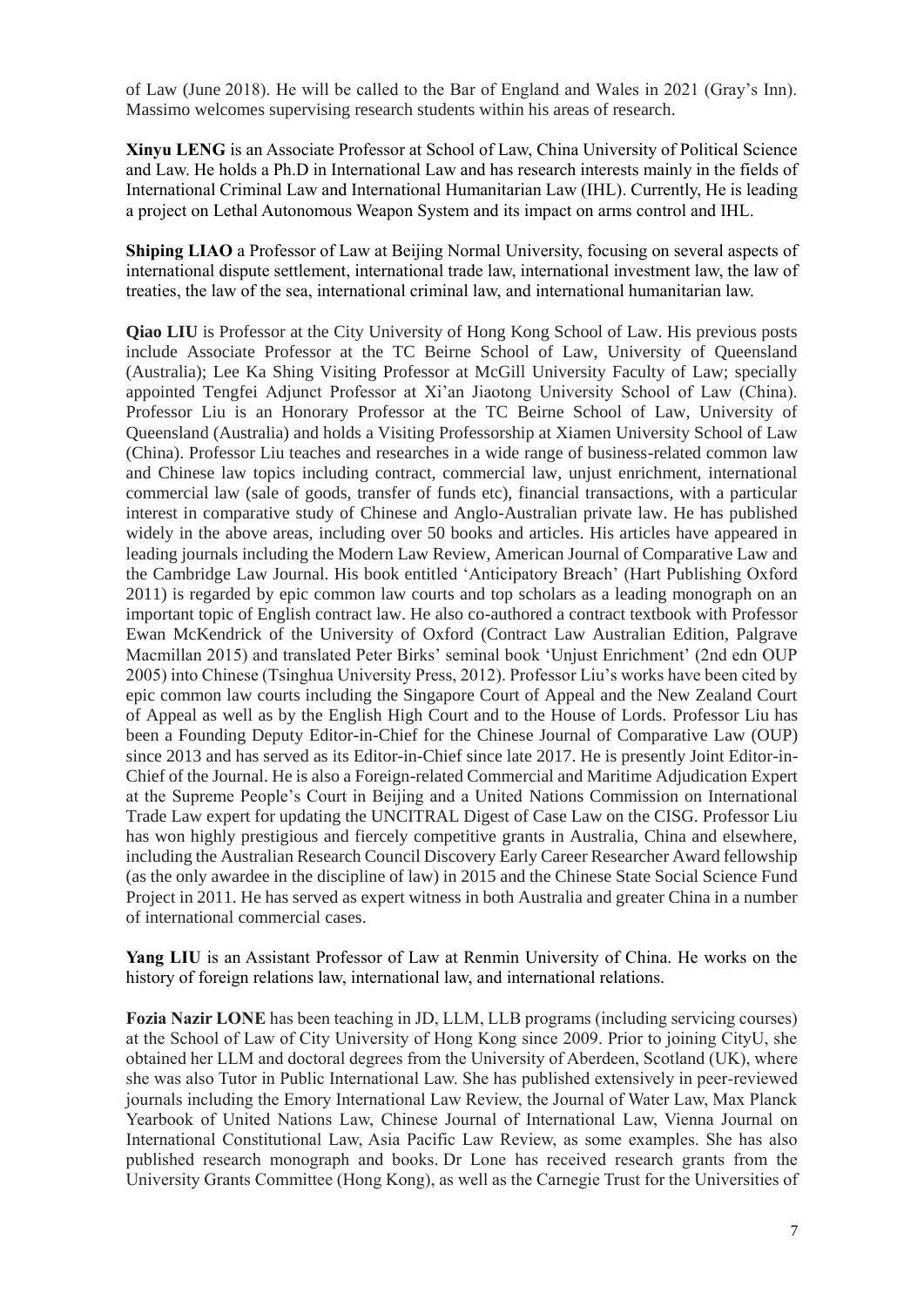Scotland. Her research interests include international law, international water law, transboundary water disputes, and international boundary dispute settlement.

**Michael (Mikis) TSIMPLIS** has been with City University of Hong Kong School of Law since 2018. Before joining CityU Mikis has worked in various academic and leadership positions for the University of Southampton and before that for the UK Natural Environment Research Council. He has taught a number of courses including Admiralty Law and Enforcement, Charterparties, Bills of Lading, Energy and Environment Law, Law of International Sales, Legal Concepts and Law of the Marine Environment in academic and professional courses around the world. Mikis undertakes research in marine, maritime, commercial and environmental law as well as keeping an interest in oceanography and environmental science. He has led and contributed to various international and interdisciplinary projects and has published mainly in the areas of law, oceanography and sea level rise. He has also been involved in the quality assessment and accreditation of university departments and in the evaluation of research proposals for national and international bodies.

**Jiangyu WANG** is Professor of Law and Director of the Centre for Chinese and Comparative Law at the City University of Hong Kong School of Law. Prior to joining CityU, he held a tenured appointment at the Faculty of Law of the National University of Singapore for more than a decade, where he served as the Director of the Asian Law Institute (ASLI) and was the founding Deputy Director of the Centre for Asian Legal Studies (CALS) of NUS Law and a Joint Editorin-Chief of the Asian Journal of Comparative Law. He is an Editor-in-Chief of the Chinese Journal of Comparative Law (CJCL) published by Oxford University Press. His teaching and research interests include international law and international relations, international economic law, comparative company law and securities regulation, and law and development in China. He worked in the Legal Department of Bank of China and Chinese and American law firms.

**Peter Shucheng WANG** teaches in the JD, LLM and LLB programmes at the School of Law, City University of Hong Kong (CityU). He has authored three books and over fifty journal articles (published and forthcoming) in reputable international journals across various jurisdictions, including *Human Rights Quarterly* (US), *Modern China* (US), *University of Pennsylvania Asian Law Review* (US), *Emory International Law Review* (US), *Statute Law Review* (UK), *Public Law Review* (Australia), *Hong Kong Law Journal* (Hong Kong), and *Journal of East Asia and International Law* (South Korea), along with a number of prestigious Chinese law journals such as the Chinese Journal of Law [法學研究]. In addition, he has been awarded three research grants by the Hong Kong Research Grants Council in support of his interdisciplinary research in the field of Chinese law and society. Prior to joining CityU, Wang began his academic career at the Peking University School of Government in 2009 after completing his PhD through the Fulbright Chinese PhD Dissertation Research Program at Renmin University in Beijing and Emory University in the US (US supervisor: Michael J. Perry). His dissertation, entitled 'Presumption of Constitutionality', investigates the relationship between the legislature and judiciary in the process of constitutional review from a comparative perspective. It was awarded the 'National Outstanding PhD Dissertation Prize' (Wang was the only recipient of this award in the field of law nationwide in 2011). In addition, he holds a Master of International Human Rights Law from the University of Oxford, where he was both a

**Peng WANG** is an Associate Professor at School of Law, Xi'an Jiaotong University, P. R. China, and was a Silk Road Visiting Scholar at Cambridge University Lauterpacht Centre for International Law, UK. He has authored two books (in Chinese) and several papers in academic journals, including ICSID Review, Journal of World Investment and Trade, The Journal of World Energy Law & Business, Ocean Development and International Law, Polish Yearbook of International Law, Chinese Journal of Comparative Law, etc. Dr. Wang's current research interests cover international investment law, international law and international relations, and China's energy law and policy.